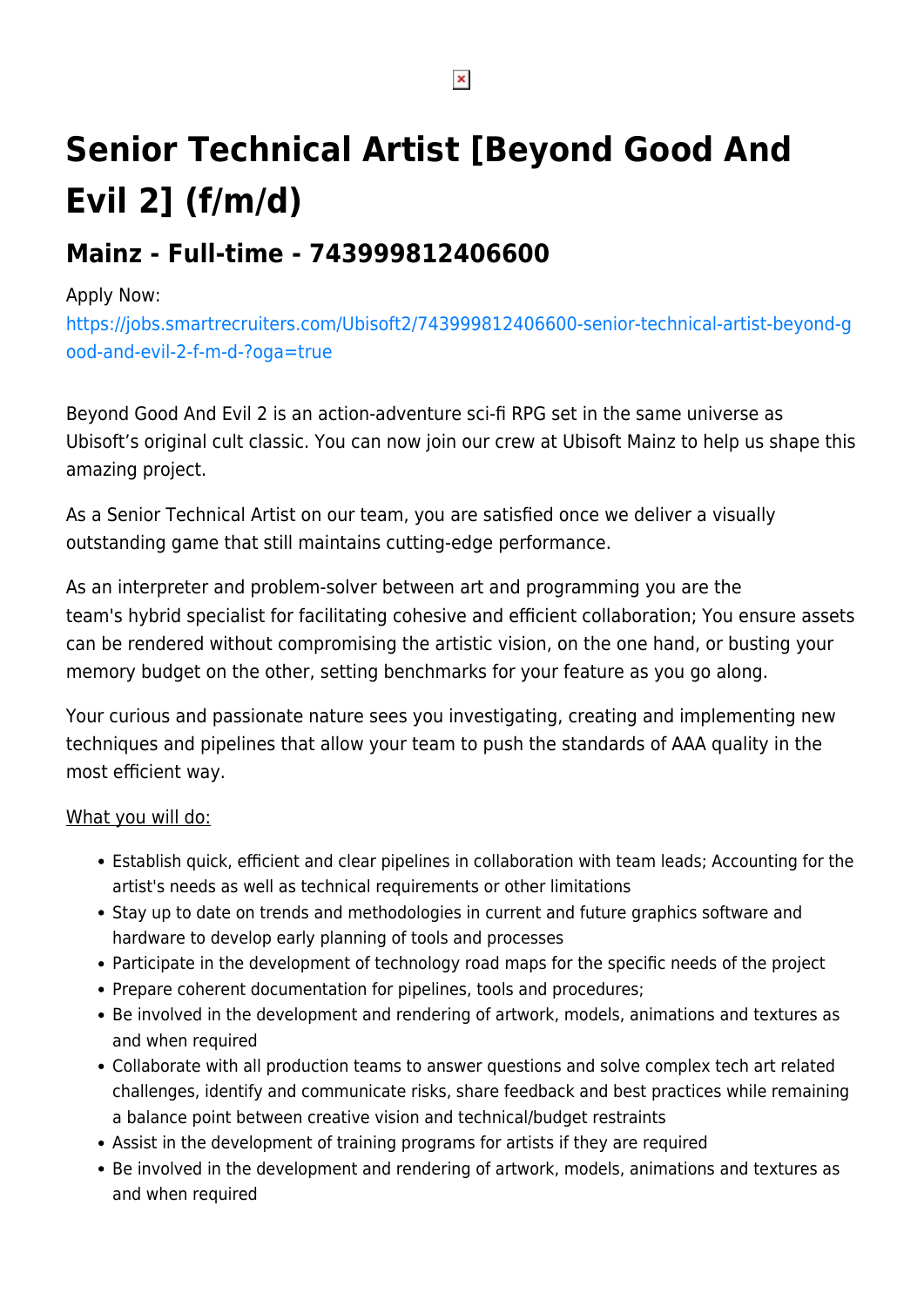#### What you bring:

- Bachelor's degree in art, design, technical discipline or other relevant training
- At least 5 years experience in technical art or other relevant experience
- Shipped at least 1 game within the technical art discipline; preferably full cycle on a AAA console title
- Excellent interpersonal and communication skills
- Understanding and proven history of proficiency in using 3D graphics software such as 3DS Max, Maya etc. ideally on an advanced scripting level
- Knowledge of data management software (such as perforce)
- Knowledge of platform strengths and limitations
- Good knowledge of multiple art and animation pipelines
- Knowledge of different hardware architecture
- Working knowledge of scripting/programming using languages such as Max Script, Python, C Sharp etc.
- Excellent time management and prioritization skills
- Knowledge of video bit rates, compression methods and other associated processes is desirable
- Technical proficiency in areas of 2D and 3D art

#### What to send our way:

- Your CV, highlighting your education, experience, and skills
- A cover letter including your earliest starting date, expected salary and why you would like to join us
- A portfolio with a breakdown of your best and most fitting work seriously, show us your process and why you are a great fit! (attach work samples or send us a link to your personal website or online portfolio)

#### Your benefits:

- Relocation Support: We offer financial support in form of a cash allowance and assistance with accommodation search and settle-in support via our relocation partner, for international candidates we offer visa assistance.
- 26 days paid vacation per year. Additionally, you will get half a day off on Christmas Eve and New Year's Eve and approximately 11 bank holidays in the Mainz region.
- Flexible Working Hours: We have core working times between 10:00 AM 04:00 PM and the distribution of the other hours is up to you.
- Opportunities for growth on your desired career path: Leadership training, workshops, guest speakers from the industry, online Ubisoft learning platform, coaches, Experts and library.
- Company Pension Scheme. We offer an attractive scheme through salary sacrificing in which the employer also matches contributions
- Up to 350€ childcare support per child per month. In addition, we also offer 5 'care for ill children days' per child per year.
- Discounted Games. We regularly order Ubisoft Games for super cheap prices for our employees.
- Gym Subsidy. We contribute 50% (up to a maximum amount of 25€) towards the monthly cost of a gym membership of your choice.